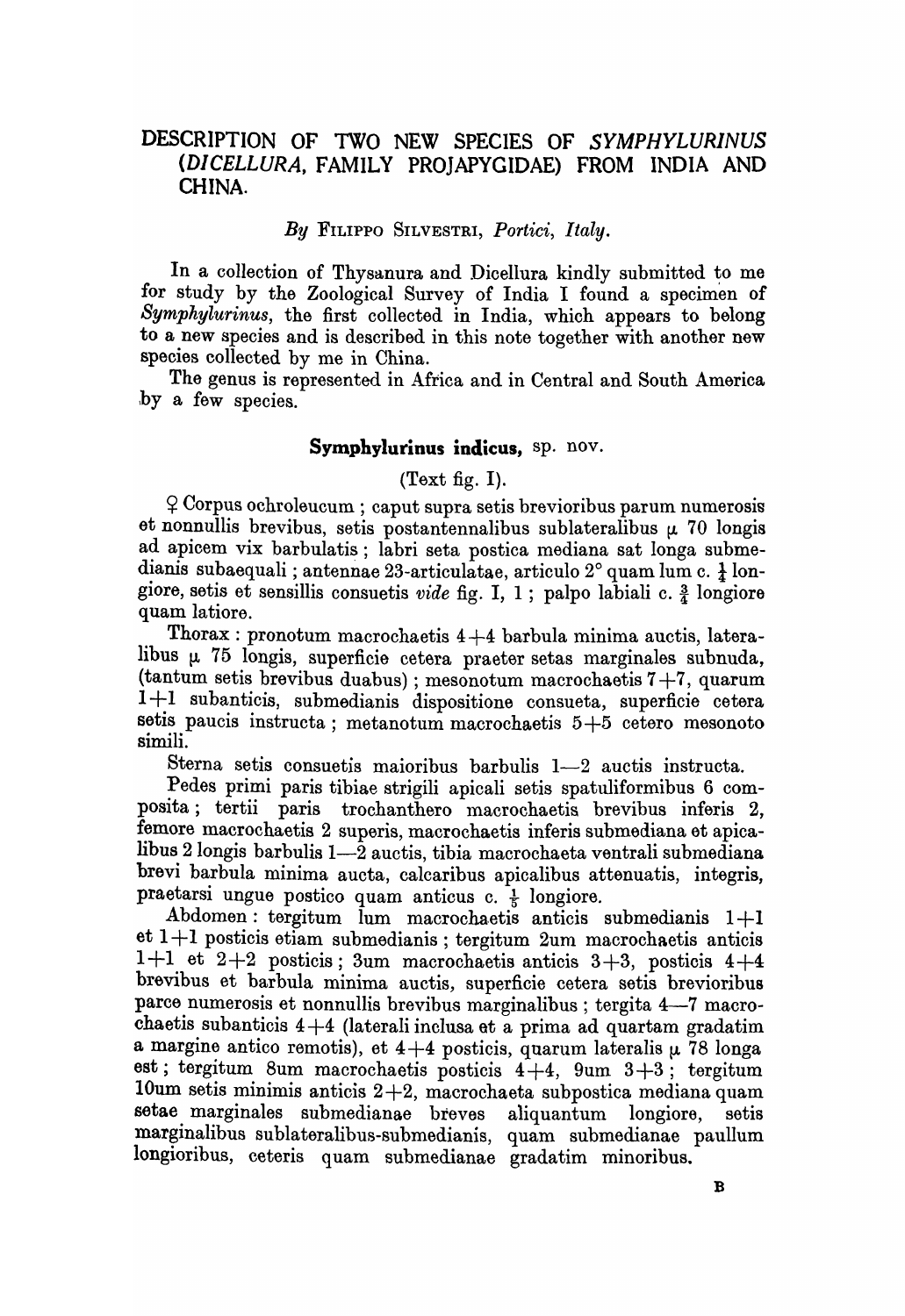Urosternum primum macrochaetis anticis  $3+3$ , posticis  $4+4$  barbulis  $1-2$  instructis, processibus subcoxalibus gradatim parum attenuatis quam stili,  $\mu$  68 longi, parum longioribus ; urosterna  $2-7$  macrochaetis anticis  $1+1$ , posticis  $4+4$ , plerisque barbula minima auctis, superficie cetera setis brevibus et brevioribus parce numerosis, stilis consuetis; urosternum 8um macrochaetis posticis submedianis  $1+1$ .



Text-fig. 1.-*Symphylurinus indicus*, sp. nov. 1. antennae laevae pars proximalis  $p_{\text{max}}$  prona; 2. thoracis et urotergiti primi dimidia pars prona; 3. pes paris tertii; 4. urotetgiti quinti dimidia pars prona;  $5.$  urotergitum decimum cum lamina supranali et cerco dextero; 6. urosterni primi dimidia pars; 7. urosterni quinti dimidia pars; 8. urosterna Sum ad lOum prona.

Apertura genitalis setis anticis 12 et 14 posticis instructa.

Cerci 13-articulati, articulis a tertio ad penultimum setis brevibus proximalibus etiam instructis.

Long. corporis mm 2·10, lat. capitis 0·48, long. antennarum 1·30, pedum paris tertii 1~10, cercorum O·So.

Habitat. Exemplum vidi ad Helvak, Koyna Valley, Satara District a F. H. Gravely lectum.

### **Symphylurinus orientalis,** sp. nov.

## (Text-fig. 2).

<sup>~</sup>Corpus cremeum; caput setis paucis brevio:ribus et nonnullis brevibus, omnibus integris vel setis majoribus barbula vix auctis;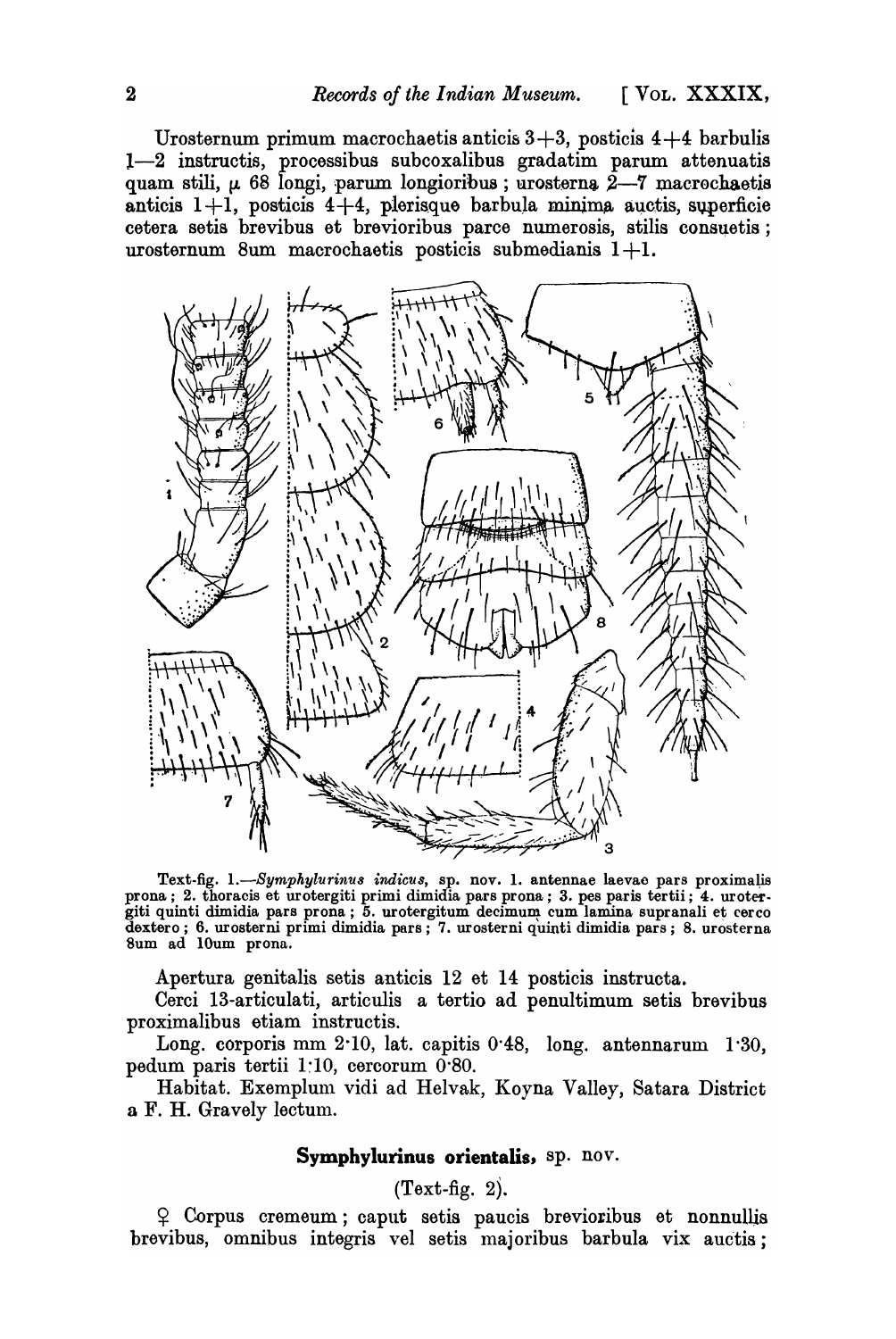antennae 23-articulatae, sensillis consuetis et setis vide fig.  $2, 1-3$ ; palpolabiali  $c. \frac{1}{3}$  longiore quam latiore.

Thorax. Pronotum macrochaetis  $4+4$  subtilibus sat longis, lateralibus  $\mu$  110 longis, barbula minima auctis, superficie cetera setis paucioribus brevioribus et brevibus instructa; mesonotum macrochaetis  $8+8$ , quarum  $2+2$  subanticae, 3-3 transverse submedianae, 3+3 posticis, superficie cetera setis paucioribus brevioribus et brevibus; metanotum macrochaetis  $5+5$ , quarum  $1+1$  subanticae,  $1+1$  trasverse submedianae et 3+3 posticae cetero metanoto submile.

Sterna praesternis et furcosternis macrochaetis consuetis.

Pedes setosuli, primi paris tibiae apicis strigili setarum spatuliformium 5-6 serie instructa, tertii paris trochantero subtus macrochaetis brevibus subtilibus integris 2, femore macrochaetis superis 3 et duabus inferis parum longis integris vel barbula minima tantum auctis, tibia macrochaetis duabus superis et macrochaeta ventrali submediana subtilibus brevibus, calcaribus attenuatis simplicibus, praetarsi unguibus parum arcuatis, postico quam anticus c.  $\frac{1}{4}$  longiore.



Text-fig. 2.-Symphylurinus orientalis sp. nov. 1. antennae laevae pars proximalis prona; 2. antennae laevae articuli 7us ad 11um proni; 3. antennae laevae pars distalis; 4. thoracis dimidia pars prona; 5. pes paris tertii; 6. eiusdem tibiae apex, tarsus et praetarsus; 7. tarsi apex et praetarsus magis ampliati; 8. urotergiti quinti dimidia pars; 9. corporis pars postica a segmento octavo prona cum cercorum articulo basali; 10. urosterni primi dimidia pars; 11. urosterni quinti dimidia pars; 12. urosterna 8um ad<br>ultimum; 13. valvulae genitales magis ampliatae; 14. cercus laevus pronus.

Abdomen. Tergitum 1um macrochaetis anticis  $1+1$  et  $1+1$  posticis submedianis, 2um macrochaetis anticis  $1+1$ , posticis  $2+2$ , tergita 3-7